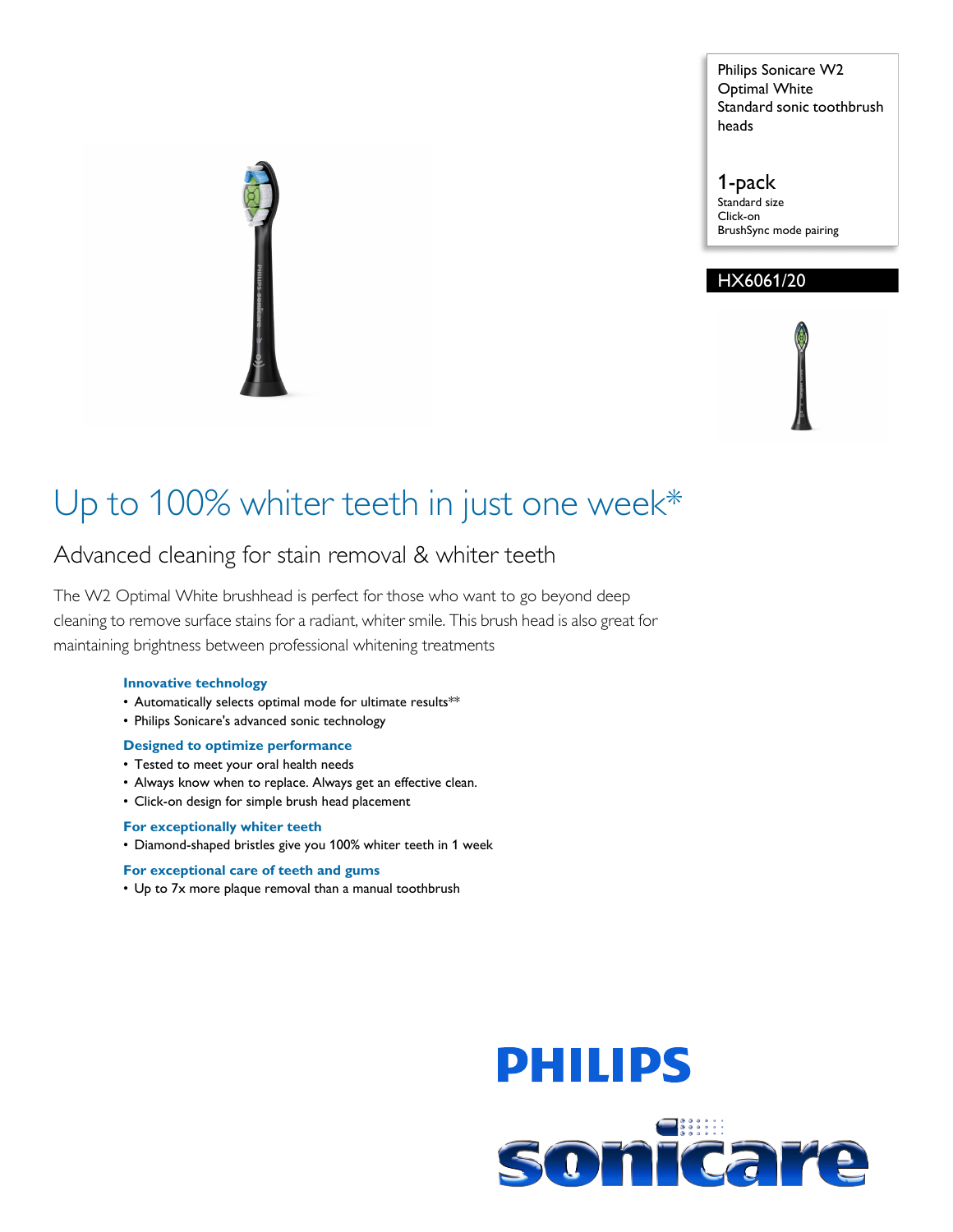## HX6061/20

# **Highlights**

#### **Say goodbye to plaque**



Densely-packed, high-quality bristles remove up to 7x more plaque than a manual toothbrush.

#### **Whiter teeth, fast**



The W2 Optimal White's stain-removal pad, made from densely-packed diamond-shaped bristles, removes surface stains caused by food and drinks. You'll notice a whiter smile, up to 100%\*, in just 7 days.

#### **Brush head replacements**



Brush heads become less effective after 3 months of use, but with BrushSync™ you'll be reminded before this happens. Your smart toothbrush will track how often and how hard you brush, and will notify you when it's time for a replacement. Don't have a smart Philips Sonicare toothbrush? Just monitor your blue replacement bristles, and when they turn white you'll know it's time for a fresh brush head.

#### **Brushing with peace of mind**

All Philips Sonicare brush heads are safe and gentle on teeth and gums. During tests, each brush head is put through its paces to ensure durability and an exceptional performance every time you brush.

#### **Philips Sonicare technology**



Philips Sonicare's advanced sonic technology pulses water between teeth, and its brush strokes break up plaque and sweep it away for an exceptional daily clean.

#### **Easy to click-on**



Your W DiamondClean brush head fits perfectly with any Philips Sonicare toothbrush handle, except Philips One and Essence. Simply click on and off for easy replacement and cleaning.

#### **BrushSync™ mode-pairing**



You'll always get the best possible clean with our BrushSync™ mode-pairing feature\*\*. The W DiamondClean brush head syncs with your BrushSync™ enabled Philips Sonicare toothbrush handle\*\*, selecting the optimal brushing mode and intensity level for exceptional whitening. All you need to do is start brushing.